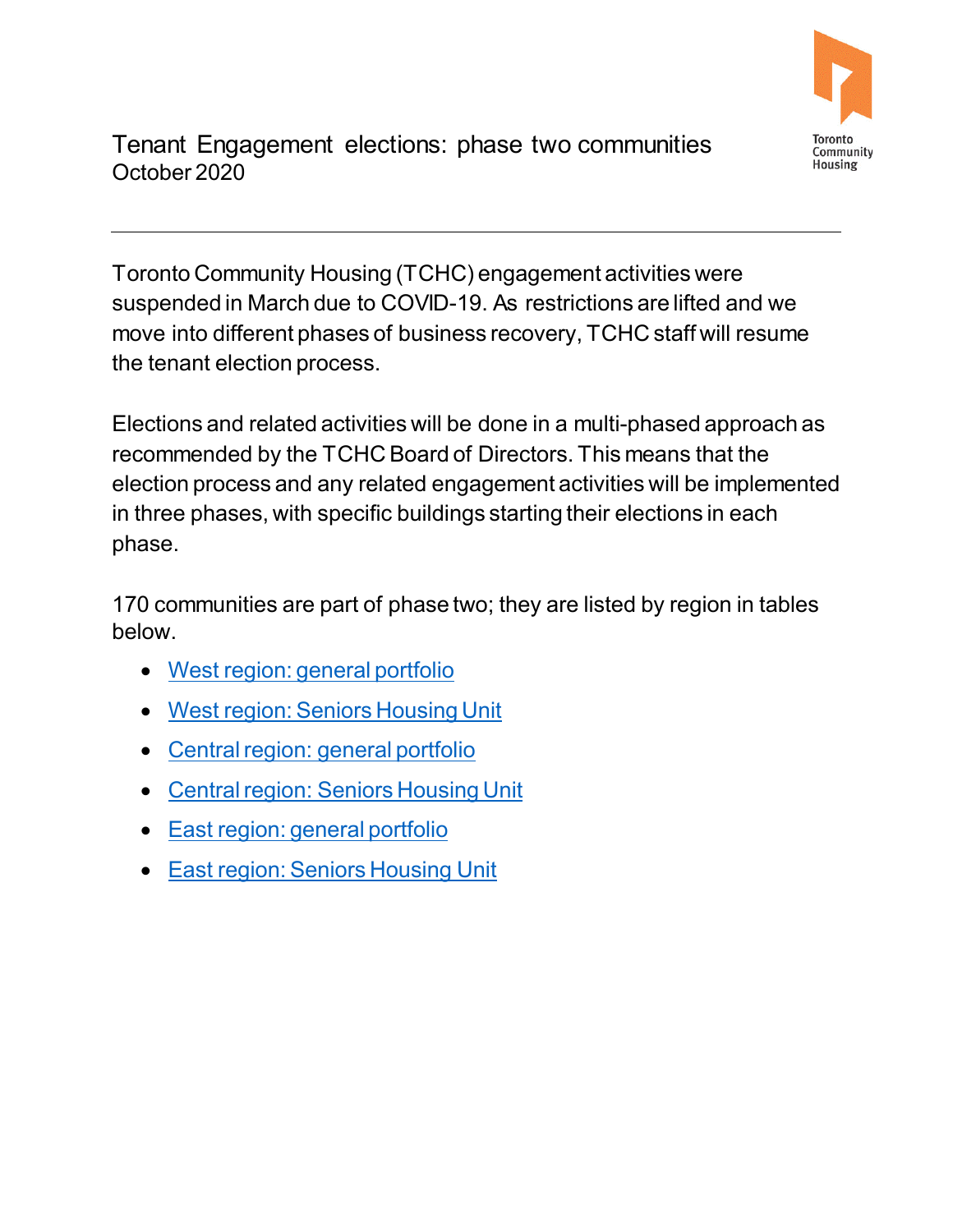#### **West**

### <span id="page-1-0"></span>**General portfolio: community engagement information**

| <b>Building name</b>        | <b>Building address</b>                   | <b>Model selected</b>           |
|-----------------------------|-------------------------------------------|---------------------------------|
| Jane/Milo                   | 4400 Jane Street                          | Community<br>Representative     |
| Finch/Topcliff              | 20 Yellowstone Street                     | Building/townhouse<br>committee |
| 2585 Jane Street            | 2585 Jane Street                          | Building/townhouse<br>committee |
| Sheppard/Yatescastle        | 1862-1886, 1890-1898<br>Sheppard Ave. W   | Building/townhouse<br>committee |
| Lightwood Sanagan           | 1-3 Sanagan Road                          | Building/townhouse<br>committee |
| 2265 Jane Street            | 2265 Jane Street                          | Building/townhouse<br>committee |
| Jane/Yewtree                | 2999 Jane Street                          | Building/townhouse<br>committee |
| Edgeley Village (Driftwood) | 415, 367-383, 388-404<br>Driftwood Avenue | Building/townhouse<br>committee |
| Thistletown II              | 6455 Finch Avenue W.                      | Building/townhouse<br>committee |
| Humber Blvd.                | 105-121 Humber<br><b>Boulevard</b>        | Building/townhouse<br>committee |
| Duncanwoods                 | 206-218 Duncan Woods<br>Dr.               | Building/townhouse<br>committee |
| <b>Dixington Crescent</b>   | 42-44, 50 Dixington<br>Crescent           | Building/townhouse<br>committee |
| De Marco Blvd.              | 2 DeMarco Boulevard                       | Building/townhouse<br>committee |
| Sheppard/Magellan           | 1901 Sheppard Ave. W.                     | Building/townhouse<br>committee |
| Jane/Firgrove (Needle)      | 2-14, 5, 22-36 Needle<br>Firway           | Building/townhouse<br>committee |
| Yorkwoods                   | 10-44 Driftwood Drive                     | Building/townhouse<br>committee |
| Kipling/Mount Olive         | 1-11, 15-27 Mount Olive<br><b>Drive</b>   | Community<br>Representative     |
| <b>Pelham Park</b>          | 61 Pelham Park Gardens                    | Building/townhouse<br>committee |
| Albion/Shendale             | 275 Albion Road                           | Building/townhouse<br>committee |
| <b>Sentinel Road</b>        | 182, 192, 202 Sentinel<br>Road            | Building/townhouse<br>committee |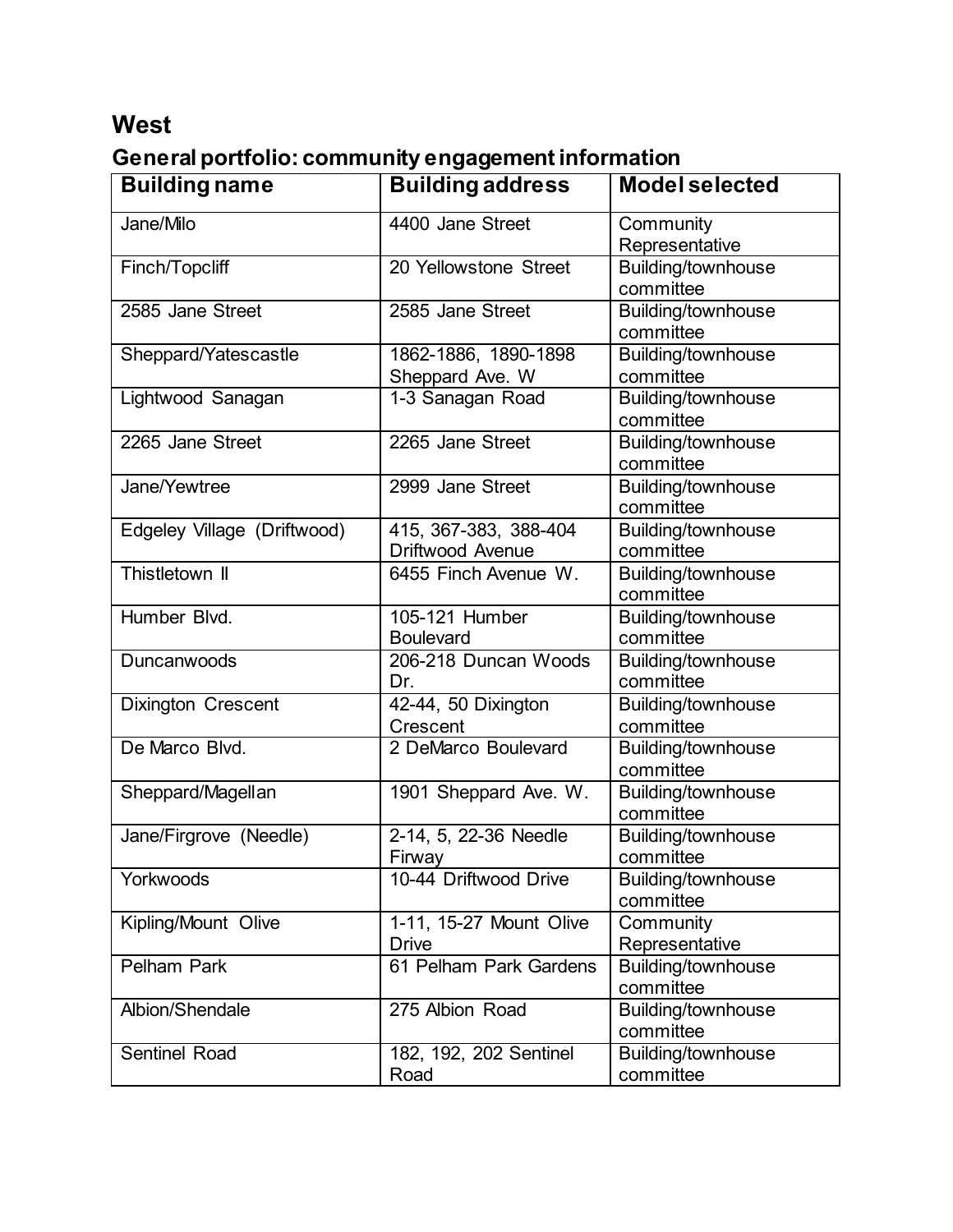| Finch/Tobermory                | 15 Tobermory Drive                                  | Building/townhouse<br>committee |
|--------------------------------|-----------------------------------------------------|---------------------------------|
| Tandridge Cresc. (Apt.)        | 75 Tandridge Crescent                               | Building/townhouse<br>committee |
| Dunn/Queen                     | 245 Dunn Avenue                                     | Building/townhouse<br>committee |
| Finch/Hardwick                 | 1, 5, 9, 15 Ardwick<br><b>Boulevard</b>             | Building/townhouse<br>committee |
| Queensway/Windermere           | 1-153, 2-154 Swansea<br>Mews; 21 Windermere<br>Ave. | Building/townhouse<br>committee |
| Jane/John Best                 | 1570 Jane Street                                    | Building/townhouse<br>committee |
| <b>West Mall</b>               | 516, 520, 530, 540, 546,<br>552, 559 The West Mall  | Building/townhouse<br>committee |
| <b>Spencer Avenue</b>          | 85 Spencer Avenue                                   | Building/townhouse<br>committee |
| Jane/Woolner                   | 190 Woolner Avenue                                  | Building/townhouse<br>committee |
| High Park/Quebec               | 100 High Park Avenue                                | Building/townhouse<br>committee |
| <b>McCormick Park</b>          | 1525 Dundas Street W.                               | Building/townhouse<br>committee |
| Weston/Bellevue                | 5 Bellevue Crescent                                 | Building/townhouse<br>committee |
| Westacres                      | 2 Arbordell Road                                    | Building/townhouse<br>committee |
| <b>Westacres Extension</b>     | 9 Arbordell Road                                    | Building/townhouse<br>committee |
| <b>Humber Acres</b>            | 1 Scarletwood Court                                 | Building/townhouse<br>committee |
| R.J. Smith Apartments          | 101 Kendleton Drive                                 | Community<br>Representative     |
| <b>Downsview Acres</b>         | 2195 Jane Street                                    | Building/townhouse<br>committee |
| <b>Mount Dennis Apartments</b> | 101 Humber Boulevard                                | Building/townhouse<br>committee |
| Northwood Apartments           | 3680 Keele Street                                   | Building/townhouse<br>committee |
| Eagle Manor                    | 1901 Weston Road                                    | Building/townhouse<br>committee |
| Mabelle Place                  | 49 Mabelle Avenue                                   | Building/townhouse<br>committee |
| <b>Trimbee Court</b>           | 30 Denarda Street                                   | Building/townhouse<br>committee |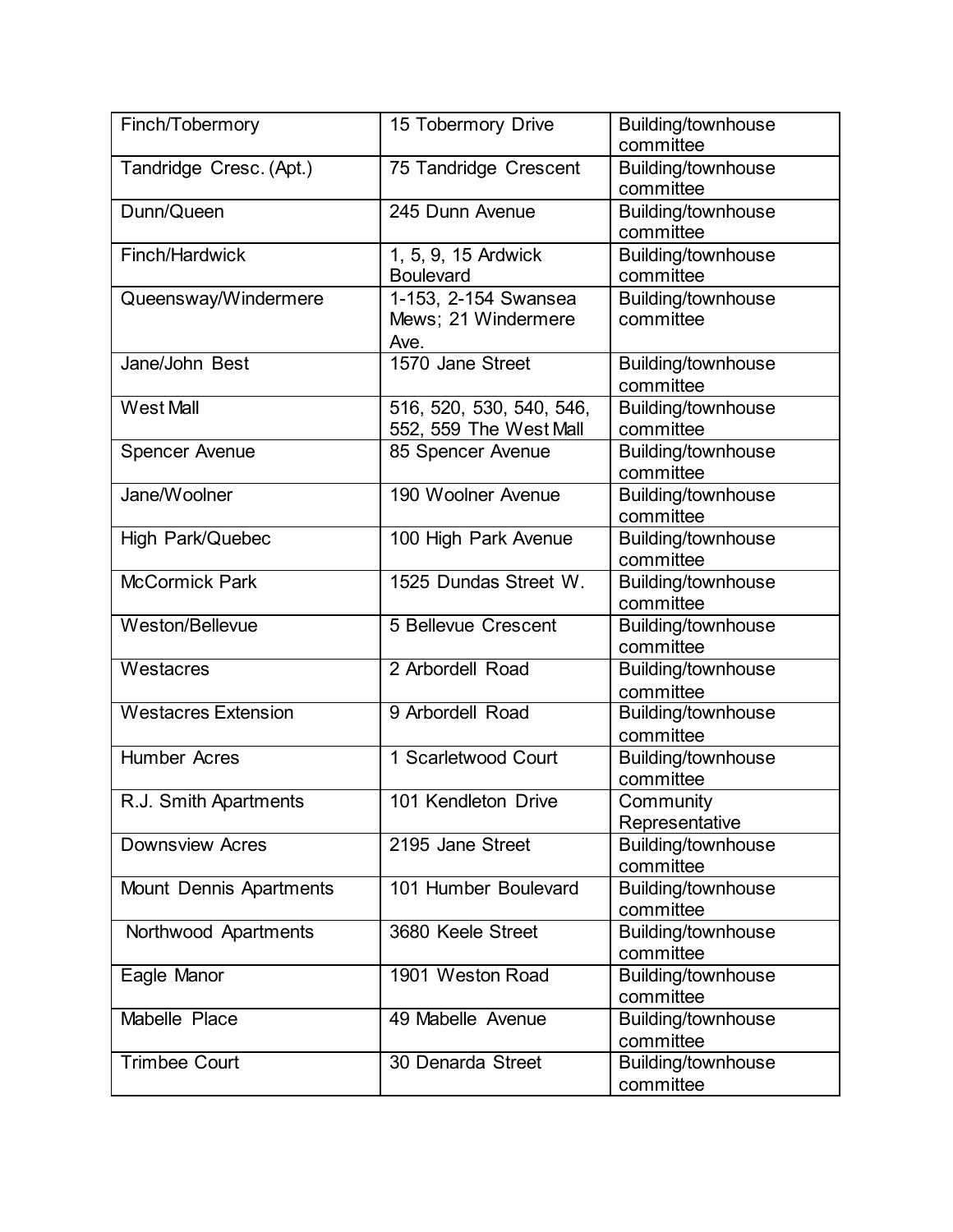| <b>Weston Towers</b>        | 3101 Weston Road                                  | Community<br>Representative     |
|-----------------------------|---------------------------------------------------|---------------------------------|
| <b>Rowntree Manor</b>       | 2765 Islington Avenue                             | Building/townhouse<br>committee |
| Faywood Place               | 2 Faywood Boulevard                               | Building/townhouse<br>committee |
| <b>York Square</b>          | 2468 Eglinton Avenue W.                           | Building/townhouse<br>committee |
| The Rankin Apartments       | 55 Rankin Crescent                                | Community<br>Representative     |
| <b>Overbrook Place</b>      | 750 Wilson Heights<br><b>Boulevard</b>            | Building/townhouse<br>committee |
| Roding Park Place           | 1286 Wilson Avenue                                | Building/townhouse<br>committee |
| <b>Scarlett Manor</b>       | 1025 Scarlett Road                                | Community<br>Representative     |
| Scarlettwoods               | 2-12, 14-51, 27, 49, 53-<br>83 Scarlettwood Court | Building/townhouse<br>committee |
| <b>Champlain Apartments</b> | 495 Wilson Avenue                                 | Building/townhouse<br>committee |
| Thistletown I               | 15-268 Jamestown<br>Crescent                      | Building/townhouse<br>committee |
| Islington/Satterly          | 2-18 San Antonio Way                              | Building/townhouse<br>committee |
| Islington/St. Andrews       | 2063, 2067 Islington<br>Avenue                    | Building/townhouse<br>committee |
| Martingrove/Albion          | 1674-1680 Albion Road                             | Building/townhouse<br>committee |
| Tretheway/Tedder            | 710, 720 Trethewey<br><b>Drive</b>                | Community<br>Representative     |
| 2350 Finch Ave. W.          | 2350 Finch Avenue W.                              | Building/townhouse<br>committee |
| Edgeley Village (Shoreham)  | 1-25 Shoreham Court                               | Community<br>Representative     |
| 44-58 Keele St.             | 44 Keele Street                                   | Community<br>Representative     |
| Campbell/Antler             | 2 Antler Street                                   | Building/townhouse<br>committee |
| 3 Laxton Ave.               | 3 Laxton Avenue                                   | Community<br>Representative     |
| Springhurst/Dowling         | 75 Dowling Avenue                                 | Community<br>Representative     |
| <b>Symington Place</b>      | 1884 Davenport Road                               | Building/townhouse<br>committee |
| 1087 Davenport Rd.          | 1087 Davenport Rd.                                | Building/townhouse<br>committee |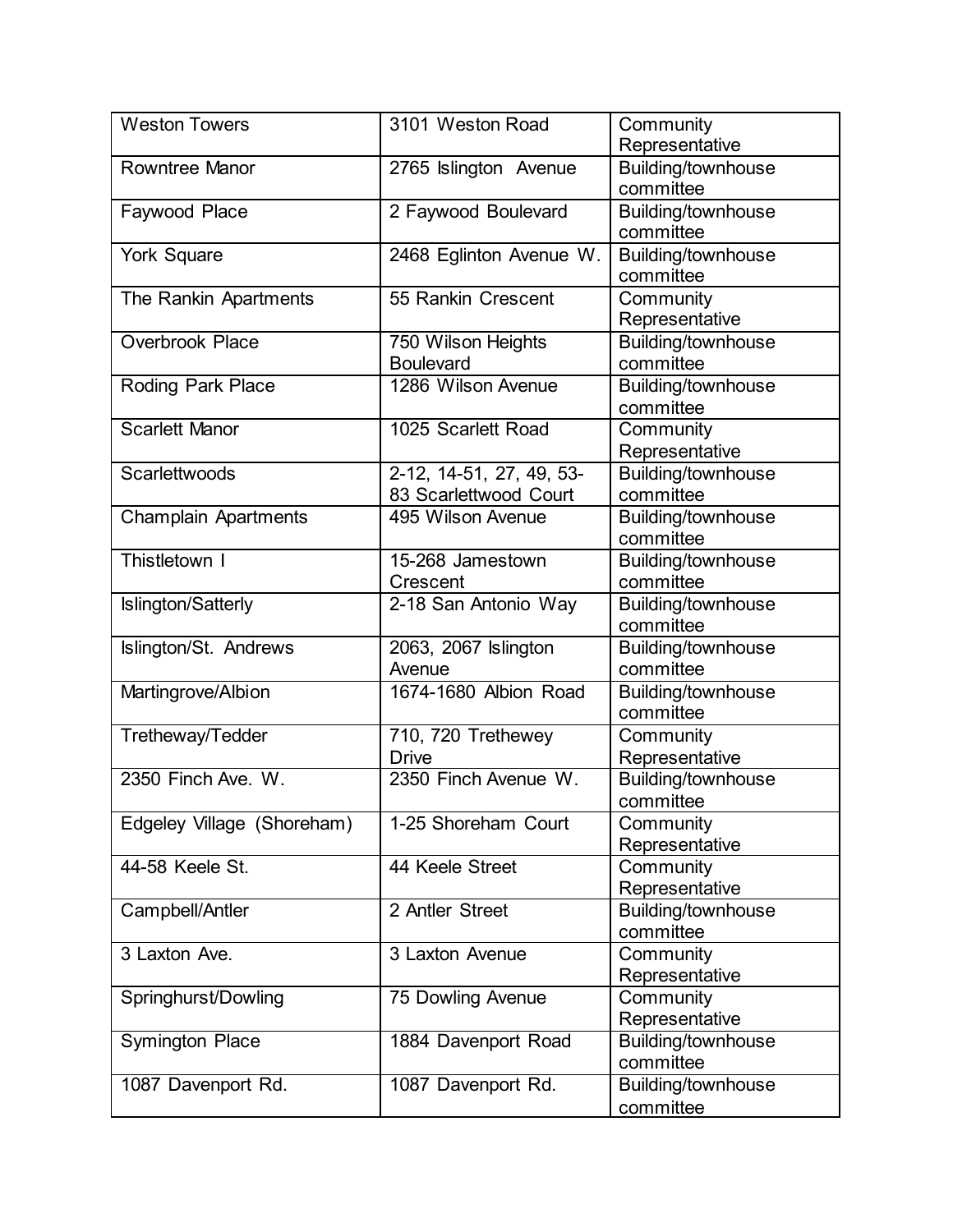| 145 Elm Ridge      | 145 Elm Ridge Drive     | Building/townhouse<br>committee |
|--------------------|-------------------------|---------------------------------|
| 22 O'Hara Ave.     | 22 O'Hara Avenue        | Building/townhouse<br>committee |
| 136-150 Perth Ave. | 136 Perth Avenue        | Building/townhouse<br>committee |
| 11 Randolph Ave.   | 11 Randolph Ave.        | Building/townhouse<br>committee |
| 331 Bartlett Ave.  | 331 Bartlett Avenue     | Community<br>Representative     |
| 1900 Sheppard      | 1900 Sheppard Ave W.    | Building/townhouse<br>committee |
| 20 Zachary Court   | 20 Zachary Court        | Building/townhouse<br>committee |
| Queens Plate       | 900 Queen's Plate Drive | Building/townhouse<br>committee |

# <span id="page-4-0"></span>**Seniors Housing Unit: community engagement information**

| <b>Building name</b>             | <b>Building address</b> | <b>Model selected</b>           |
|----------------------------------|-------------------------|---------------------------------|
| May Robinson Apartments          | 20 West Lodge Avenue    | Building/townhouse<br>committee |
| <b>Edgeley Apartments</b>        | 35 Shoreham Drive       | Building/townhouse<br>committee |
| <b>West Don Apartments</b>       | 6250 Bathurst Street    | Community<br>Representative     |
| Arleta Manor                     | 7, 11 Arleta Avenue     | Building/townhouse<br>committee |
| <b>Edwards Manor</b>             | 340 Royal York Road     | Community<br>Representative     |
| <b>Beecroft Manor</b>            | 35 Park Home Avenue     | Building/townhouse<br>committee |
| Louise Towers                    | 130 Vaughn Road         | Community<br>Representative     |
| Outlook Manor                    | 55 Outlook Avenue       | Community<br>Representative     |
| <b>McMurrich Place</b>           | 18 Davenport Rd.        | Building/townhouse<br>committee |
| Kensington Manor                 | 34 Oxford St.           | Community<br>Representative     |
| <b>Beverley Manor</b>            | 168 John St.            | Building/townhouse<br>committee |
| <b>Marjory Carton Apartments</b> | 193 Wilson Avenue       | Building/townhouse<br>committee |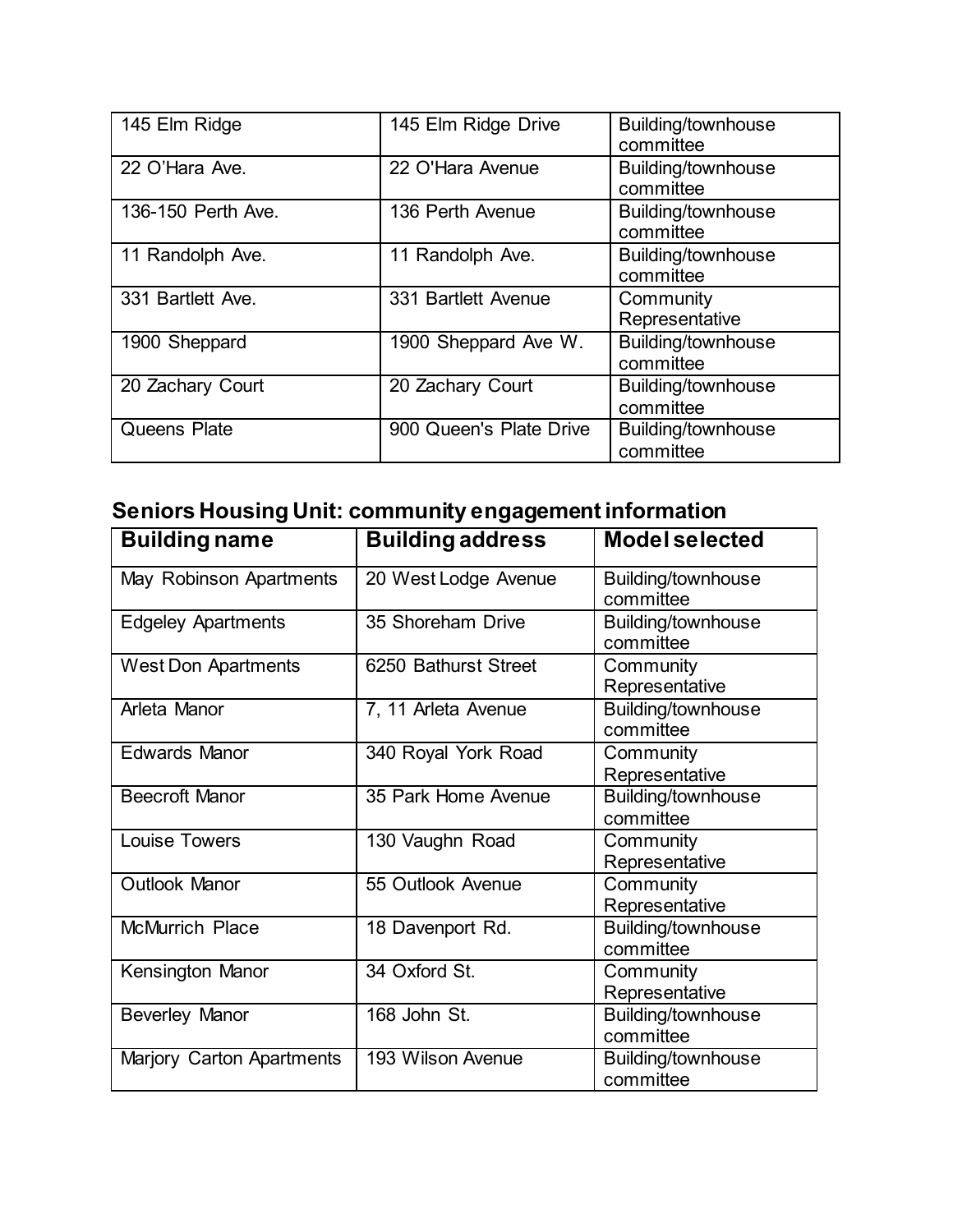| The Kempford                        | 5430 Yonge Street    | Community<br>Representative     |
|-------------------------------------|----------------------|---------------------------------|
| <b>Silverthorn Place</b>            | 600 Rogers Road      | Building/townhouse<br>committee |
| <b>Bathurst Place</b>               | 3036 Bathurst Street | Building/townhouse<br>committee |
| Lerette Manor                       | 250 Twelfth Street   | Community<br>Representative     |
| Albion Lodge (111<br>Kendleton Dr.) | 111 Kendleton Drive  | Building/townhouse<br>committee |

## **Central**

### <span id="page-5-0"></span>**General portfolio: community engagement information**

| <b>Building name</b>                          | <b>Building address</b>                                                                           | <b>Model selected</b>           |
|-----------------------------------------------|---------------------------------------------------------------------------------------------------|---------------------------------|
| Cavell/Harcourt<br><b>Townhouse Community</b> | 100-102 Cavell Ave. 100,<br>102                                                                   | Building/townhouse<br>committee |
| Cavell/Harcourt Building                      | 39 Harcourt Ave.                                                                                  | <b>Community Representative</b> |
| <b>Bleecker Street</b>                        | 275, 325, 375 Bleecker St.                                                                        | Building/townhouse<br>committee |
| <b>Wellesley Street</b>                       | 200 Wellesley St. E.                                                                              | Building/townhouse<br>committee |
| <b>Phin Park</b>                              | 2 Phin Ave. Units 8-12                                                                            | <b>Community Representative</b> |
| Don Summerville                               | 1555 Queen St. E.                                                                                 | Building/townhouse<br>committee |
| <b>Eastview Park</b>                          | 1080 Eastern Ave.                                                                                 | Building/townhouse<br>committee |
| 9-11 Balsam Ave.                              | 11 Balsam Ave.                                                                                    | Building/townhouse<br>committee |
| Chatham/Oakville                              | 195-203 Chatham Ave.<br>195, 197A, 197B, 197C,<br>197D, 199, 199A, 201A,<br>201B, 201C, 201D, 203 | <b>Community Representative</b> |
| 98 Elmer Ave.                                 | 98 Elmer Ave.                                                                                     | <b>Community Representative</b> |
| Greenwood/Walpole                             | 66 Walpole Ave. Units 1-8                                                                         | <b>Community Representative</b> |
| 42 Hubbard Blvd.                              | 42 Hubbard Blvd.                                                                                  | <b>Community Representative</b> |
| Jones/Curzon                                  | 7 Jones Ave.                                                                                      | <b>Community Representative</b> |
| 331-333 Kingston Rd.                          | 331 Kingston Rd.                                                                                  | <b>Community Representative</b> |
| Newbold Avenue                                | 11 Newbold Ave.                                                                                   | <b>Community Representative</b> |
| Queen Victoria                                | 40-44 Queen Victoria St.<br>40, 42, 44                                                            | Building/townhouse<br>committee |
| Rivertowne                                    | 50 Matilda St.                                                                                    | Building/townhouse<br>committee |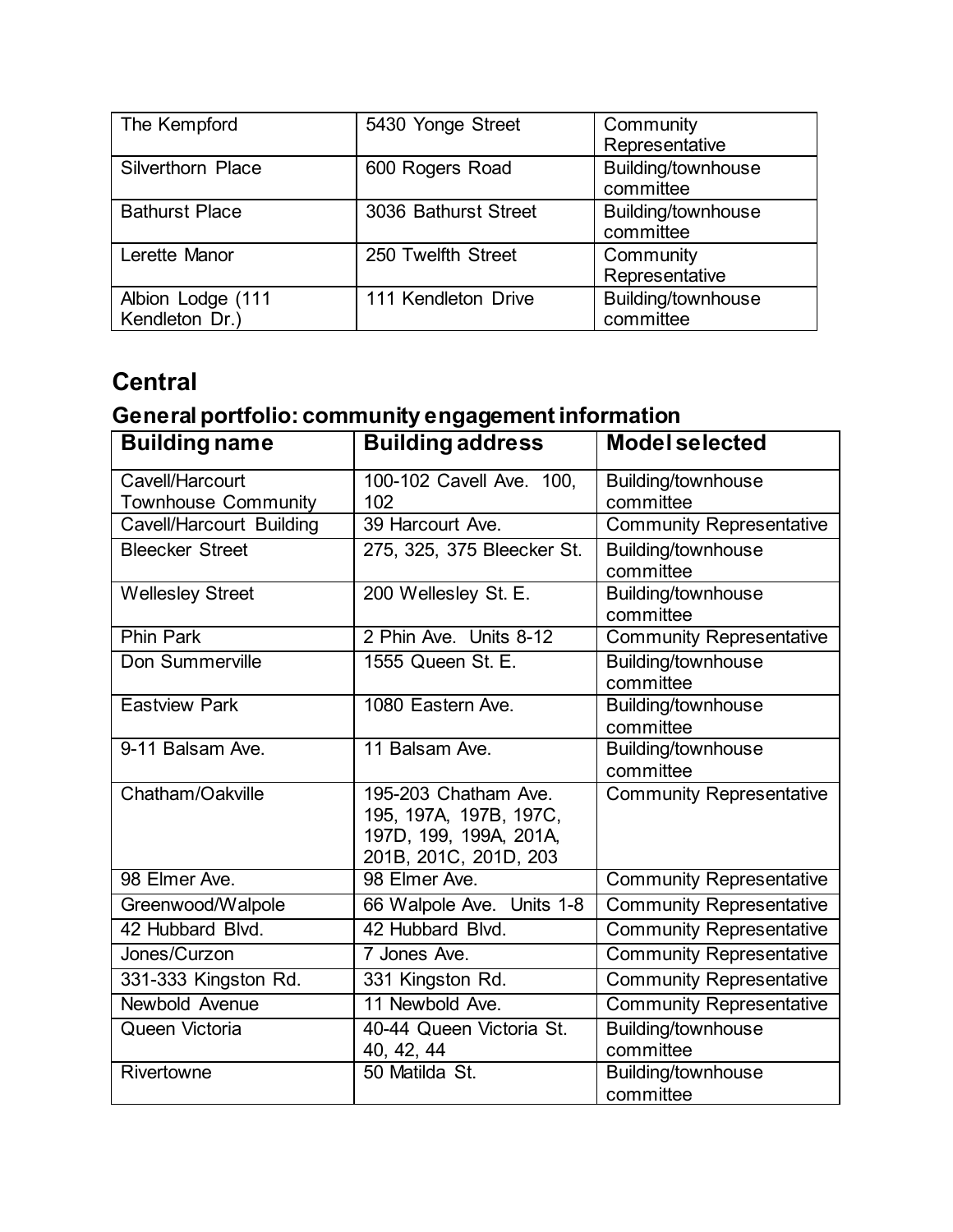| 320 Kingston Rd.            | 320 Kingston Rd.                           | <b>Community Representative</b> |
|-----------------------------|--------------------------------------------|---------------------------------|
| 33 Coatsworth               | 33 Coatsworth Cres.                        | <b>Community Representative</b> |
| 530 Kingston Rd.            | 530 Kingston Rd.                           | Building/townhouse<br>committee |
| 520 Kingston Rd.            | 520 Kingston Rd.                           | <b>Community Representative</b> |
| 261 Jarvis St.              | 261 Jarvis St.                             | Building/townhouse<br>committee |
| 1167 Queen Street East      | 1167 Queen St. E.                          | Building/townhouse<br>committee |
| 52-54 Jones Ave.            | 52-54 Jones Ave.                           | Building/townhouse<br>committee |
| Bathurst/Eglinton           | 790 Eglinton Ave. W.                       | Building/townhouse<br>committee |
| <b>Lambert Court</b>        | 384-390 Christie St. 384,<br>386, 388, 390 | Building/townhouse<br>committee |
| Dan Harrison Complex        | 241 Sherbourne St.                         | Building/townhouse<br>committee |
| <b>William Clarkin Mews</b> | 2745 Yonge St.                             | Building/townhouse<br>committee |
| 133 Broadway                | 133 Broadway Ave.                          | Building/townhouse<br>committee |
| 28 Broadway                 | 28 Broadway Ave.                           | Building/townhouse<br>committee |
| <b>Holly Park</b>           | 70 Dunfield Ave.                           | Building/townhouse<br>committee |
| 111 Chestnut St.            | 111 Chestnut St. & 112<br>Elizabeth St.    | Building/townhouse<br>committee |
| 92 Carlton St.              | 88-92 Carlton St., 246-254<br>Mutual St.   | <b>Community Representative</b> |
| 220 Eglinton Ave. E.        | 220 Eglinton Ave. E                        | Building/townhouse<br>committee |
| 95 Wood St.                 | 95 Wood St.                                | <b>Community Representative</b> |
| Sackville St. (246)         | 53 Arnold Ave.                             | Building/townhouse<br>committee |
| 1 Oak Street                | 95 Regent St.                              | Building/townhouse<br>committee |
| 230 Sackville St.           | 230 Sackville St.                          | Building/townhouse<br>committee |
| 50 Regent Park Blvd.        | 205 Sackville St.                          | Building/townhouse<br>committee |
| 21 Tubman Ave.              | 21 Tubman Ave.                             | Building/townhouse<br>committee |
| 110 River St.               | 110 River St.                              | Building/townhouse<br>committee |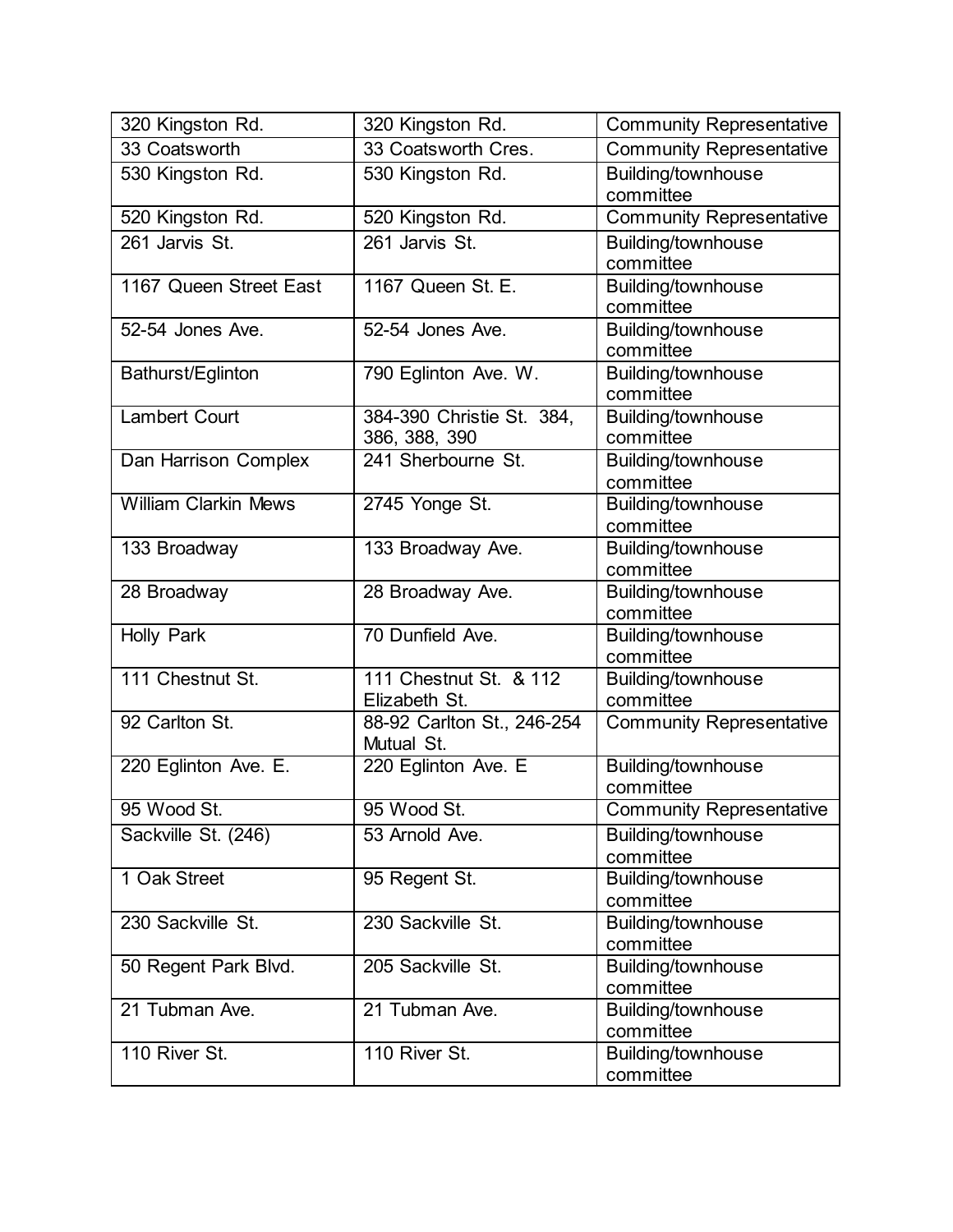| Northcliffe/Eglinton                           | 659 Northcliffe Boulevard | Building/townhouse<br>committee |
|------------------------------------------------|---------------------------|---------------------------------|
| North West Bldgs - North<br><b>Regent Park</b> | 274 Sackville St.         | Building/townhouse<br>committee |

### <span id="page-7-0"></span>**Seniors Housing Unit: community engagement information**

| <b>Building name</b>         | <b>Building address</b> | <b>Model selected</b>           |
|------------------------------|-------------------------|---------------------------------|
| <b>Riverdale Acres</b>       | 230 River St.           | Community representative        |
| <b>Greenwood Towers</b>      | 145 Strathmore Blvd.    | <b>Community Representative</b> |
| Moore Place                  | 801 Mount Pleasant Rd.  | Building/townhouse<br>committee |
| <b>Edna Dixon Apartments</b> | 540 Queen St. E.        | <b>Community Representative</b> |
| The Sherwood                 | 2567 Yonge St.          | Building/townhouse<br>committee |
| Donvale Manor                | 330 Gerrard St. E.      | <b>Community Representative</b> |
| George Barker Manor          | 384 Mount Pleasant Rd.  | Building/townhouse<br>committee |
| <b>Hanson House</b>          | 7 Coatsworth Cr.        | Building/townhouse<br>committee |

#### **East**

### <span id="page-7-1"></span>**General portfolio: community engagement information**

| <b>Building name</b>                | <b>Building address</b>     | <b>Model selected</b>           |
|-------------------------------------|-----------------------------|---------------------------------|
| Kennedy Road Townhouse<br>Community | 20,30 Eppleworth Rd         | Building/townhouse<br>committee |
| <b>Kennedy Road Building</b>        | 675 Kennedy Rd.             | Community<br>Representative     |
| Gilder Drive (Building)             | 31 Gilder Dr.               | Community<br>Representative     |
| Teesdale/Pharmacy (30)              | 30 Teesdale Place           | Building/townhouse<br>committee |
| Teesdale/Pharmacy (40)              | 40 Teesdale Place           | Community<br>Representative     |
| Danforth/Midland (10,30,40)         | 10, Gordonridge Place       | Building/townhouse<br>committee |
| O'Connor Drive                      | 19-21 Wakunda Place         | Building/townhouse<br>committee |
| Parkwoods/Rayoak                    | 51 Parkwoods Village<br>Dr. | Building/townhouse<br>committee |
| Kennedy/Glamorgan                   | 6 Glamorgan Ave.            | Building/townhouse<br>committee |